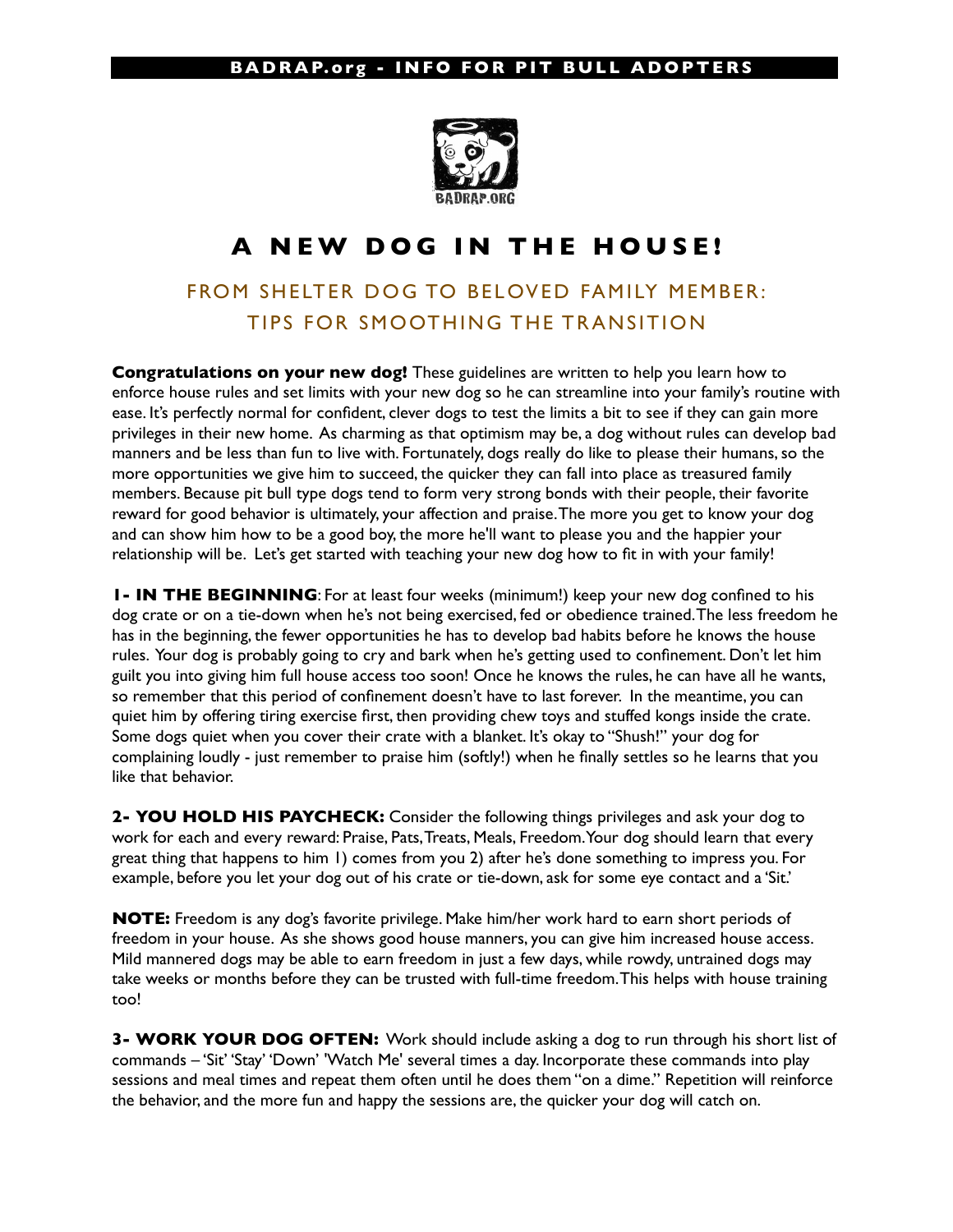**TIP:** New dogs will give you the most attention when they're hungry and after they've been exercised. If your dog is too antsy to follow through with a training session, take him on a vigorous walk or run first. Then, keep training sessions short (5-10 minutes) and exciting. Make it a game!

**4 – MEAL TIME TRAINING**: Meal time is training time. The first few meals should be fed by hand, while reinforcing the 'Sit' and 'Watch Me' command. Your dog will learn quickly that you are in charge of his Universe when he realizes he has to work for each handful of kibble. Even after he knows his commands well, your dog should run through a short obedience routine for every meal. Change the routine often so he learns he has to pay attention and follow distinct directions.

**5 – PET INTRODUCTIONS:** Introduce your new dog to other pets in measured baby steps. Avoid rushed greets, especially nose-to-nose greets. If either of the dogs is socially mature, first intros between two dogs should be on neutral turf. A casual side by side walk is a great way to break the ice and help dogs get used to each other's appearance, scent and body language. Some dogs (younger dogs or very well socialized dogs) can play with their housemates almost immediately; others may take weeks or months before they get to this stage. Some may never get to the point where they can play with other pets. That's okay – For them, just being calm, tolerant and well behaved in the presence of other dogs is a worthwhile goal.

If you stage it well, a good first intro between mature dogs will be rather uneventful. They might only walk side by side together, or see each other from a distance, or through a baby gate. The goal is to let them become familiar with each other without giving them the option of making full contact. If the meeting is boring, or if the dogs present friendly signals to each other, you're on the right track towards more contact. With time, familiarity will lesson the arousal level and pave the way towards a smooth relationship.

Before letting dogs have full contact, make sure both are well exercised and somewhat acquainted. Even better if they both respond to your voice commands. You want the dogs to hear your cues during the intro so you can guide them through their meeting. That responsiveness comes from the leadership role you've established with your dog. Remove all toys and food items. Keep their leashes loose and allow them to move closer, using praise and happy, confident voices for sniffing genitals and back ends.

If you see their bodies stiffen or the hair on their back puff up ('hackles') call them back to you with your happy, confident voice ... "Come here Rex!" and try again another day. If the dogs start to play, use your voice to keep things calm and to prevent them from getting too aroused.

Arguments can break out during those first few play sessions if dogs that don't know each other become offended or defensive. If a scuffle does break out, you haven't failed! You may have just pushed things too fast. It may be best to lower your expectations and take things slower, or hold off on any more greets and call in a trainer to help you. It's not unusual to have a couple of minor squabbles as dogs get to know each other, but it benefits everybody to keep those to a bare minimum.

As a rule, it's always best to end intro sessions when things are going well. With adult dogs, it can be beneficial to keep first intros short - two or three minutes - then end when it's going well. The next time the dogs meet, they'll be able to spend even more time together. Don't wait until the dogs have played so hard that they become over aroused or so tired that one or both get grumpy. Instead, end the play on a positive note and lavish praise on everybody - including yourself!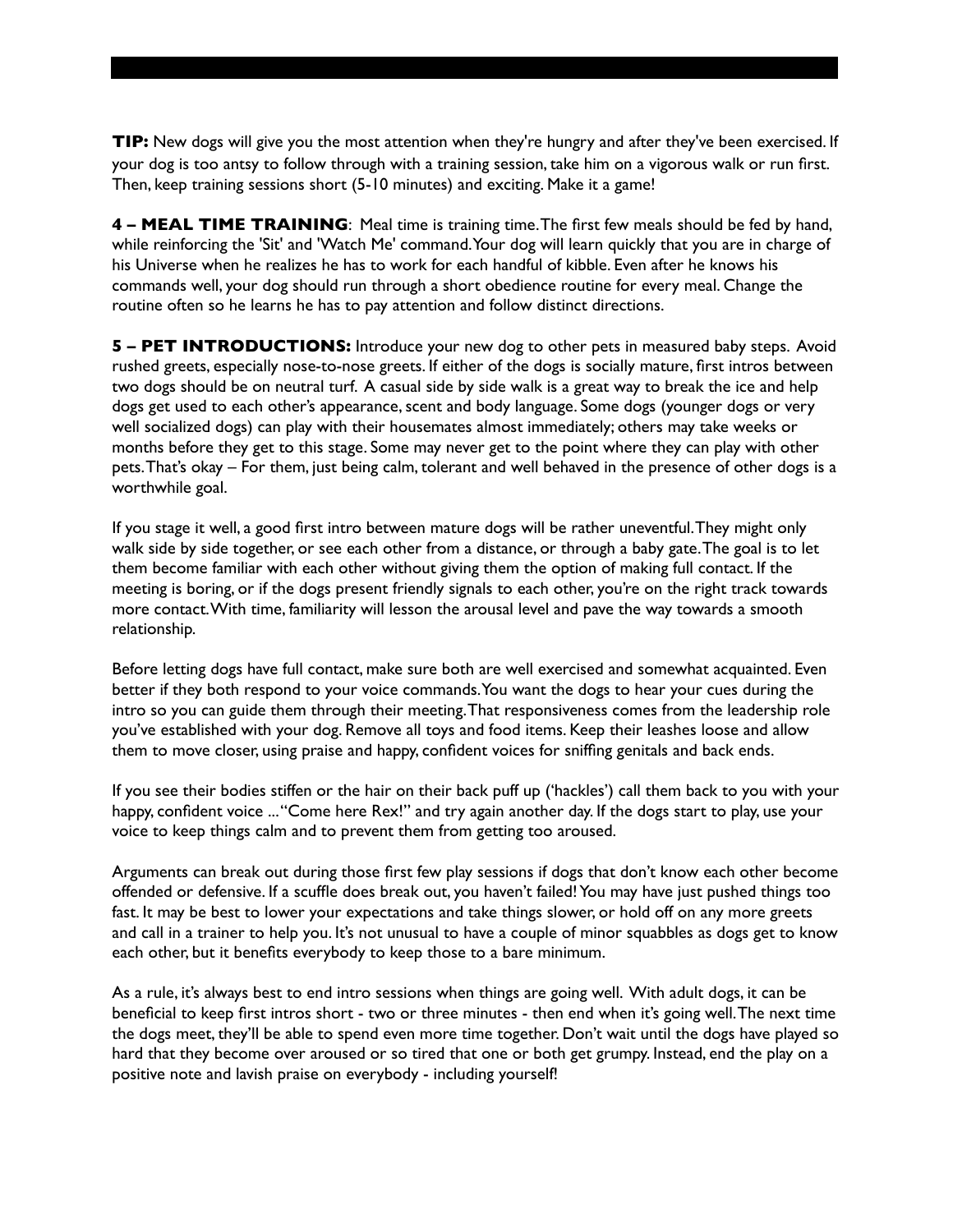If you have a cat or small animal in the house, your new dog should learn that he is not allowed to stare intensely, whine or pull towards it. Distract him with obedience work, and praise him for any calm behavior and relaxed focus. If he can't calm, remove him and try again later - preferably, after he's had some exercise and some more obedience work with you. As with dog/dog intros, you want to set him up for success around the cat and maintain some distance while he gets over the initial excitement blast. Some use a squirt bottle to reinforce the "no staring" law. You can begin short introduction sessions once he loses his intense fascination and can show you some relaxed body language near the cat.

**6 – ROUTINES:** Because animals feel more secure when they have a predictable routine in place, keep the schedule of the new dog and the established pets as consistent as possible, especially in the beginning of your new relationship. Remember to give the established pets more attention and excercise when the new dog comes into the house. Resist the irresistable urge to give the new guy the lion's share of the love at first – it could set up a grudge between your dogs and create a sense of competition.

**7 – INAPPROPRIATE BEHAVIOR** should be marked with a verbal cue - like, "UH OH!" - and removal of the privilege (freedom). For example, if your dog tries to get into the garbage, tell him "Uh Oh!" and take him back to his crate or tie down immediately. The crate is not a punishment, but rather, it's the removal of freedom that makes the point. After a while, just the verbal cue will be enough to get the message across as a 'warning'. Because your dog will want to enjoy more out-time, he'll soon learn how to make better choices and will settle into your household routine and rules.

**TIP** - Any overly aggressive display towards another dog in the household should be marked with a firm verbal correction. Depending on the severity of the altercation - dogs should be put into a long down stay (time out!), or separated to their crates (freedom lost!). Then, work to figure out what caused the spat so you can manage them better the next time they're in a similar situation. (See  $\#10$ )

Although it's not unsual for housemate dogs to argue, it's the job of every dog owner to prevent problems through smart management and rules. What dogs do when you're not around may be a different story. Especially when dogs are getting to know each other, it's wise to separate pets from each other when you aren't around to police their interactions.

**8- BED TIME:** Don't let the dog sleep on the bed - and in some cases, on the furniture - while you're establishing the household routine with your new pet, and remove this privilege if you notice that he's starting to ignore rules that he once knew. Getting such a prized position on the bed or sofa gives many dogs the idea that they've achieved a very important station in life. Since this kind of status can create spoiled dog behavior, it's a privilege that should be earned, not given freely. In our home, our female pit bull was only allowed to sleep in the bed once she was following our rules to a T. Because she was intolerant of other dogs when we first adopted her, she needed to demonstrate that she respected the house rules first, including our rules about other dogs. Whenever she misbehaved with another dog, she was banished from the bed - and we immediately saw much improved behavior. A reminder to us how valuable this resource is to our pets. Use it wisely!

**TIP:** All dogs love having a competent leader. One way to communicate your status as Job Boss to a new or confused dog is by enforcing long down stays. Ask your dog to lay next to you for up 15-20 minutes while you're on the computer or watching television, etc. You may have to stand on the dog's leash at first to keep him in his down. Praise him lavishly after giving him the release command.

**9- TUG-O-WAR:** Avoid tug-of-war games until your role as leader is firmly established, and then, only play if the "OFF!" or "DROP!" command is well respected.